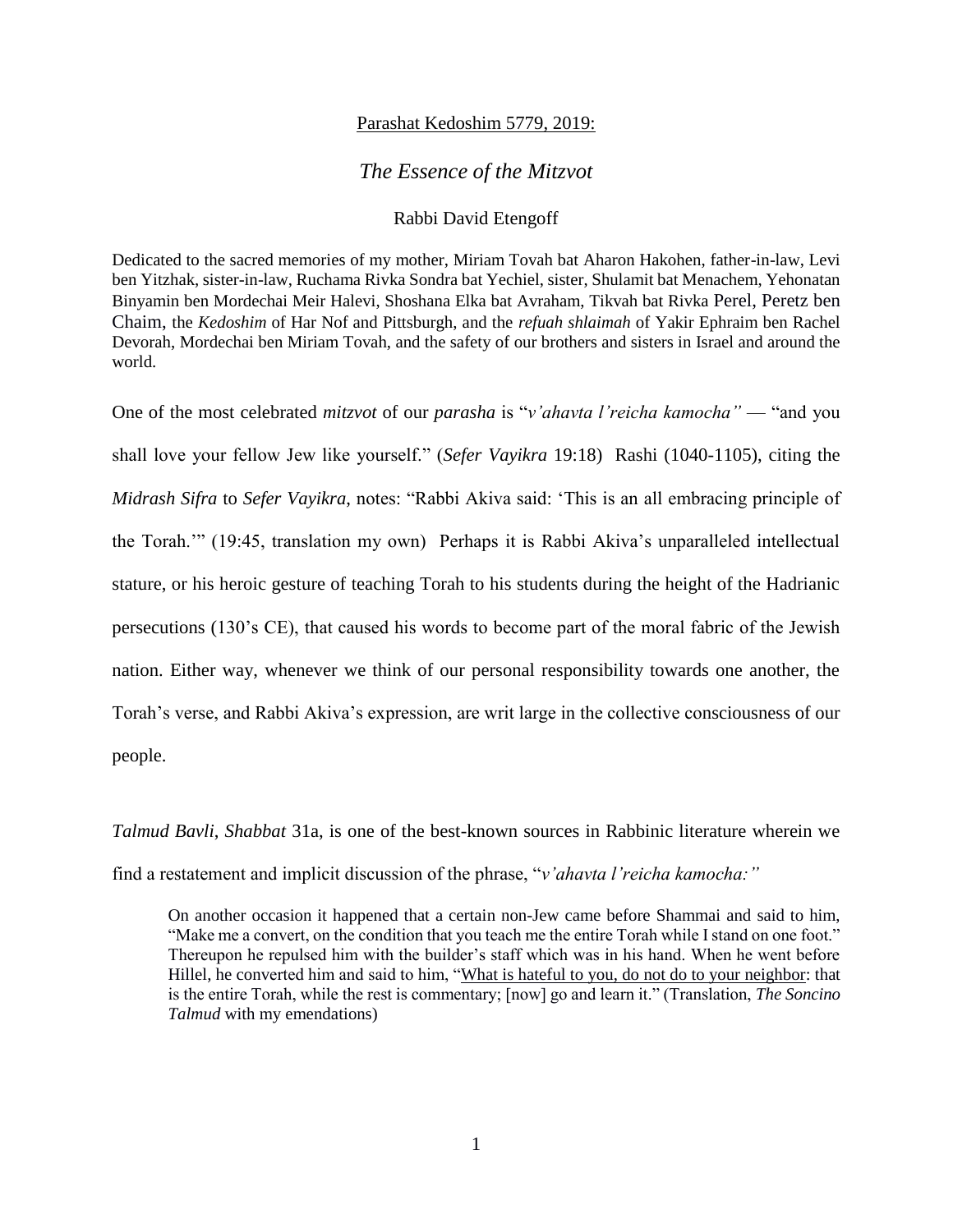In his commentary on the Torah, *Kli Yakar*, Rabbi Shlomo Ephraim ben Aaron Luntschitz (1550 –1619), maintains that the Talmud's phrase, "what is hateful to you, do not do to your neighbor," is a reformulation and, in some ways, an interpretation of "*v'ahavta l'reicha kamocha*." In addition, Rav Luntschitz carefully examines the interaction between Hillel and the would-be convert, and, in so doing, reveals the underlying intent of the latter's famous words, "teach me the entire Torah while I stand on one foot."

According to Rav Luntschitz, the non-Jew who came before both Shammai and Hillel was no prankster or joker — even though Shammai apparently viewed him as such. Instead, and this is apparently how Hillel perceived him, the aspiring convert was a potential *ger tzedek*, a truly righteous individual, who deeply desired to accept the Master of the Universe and His Torah, live according to His *mitzvot* and join the ranks of our people. As Rav Luntschitz suggests: "[The potential *ger tzedek*] absolutely wanted [the essence] of all of the Torah's *mitzvot* presented to him in such a manner that they would have one [unifying] principle, and this is what he actually meant by the words "on one foot." (This and the following translation and brackets my own) At this juncture, Rav Luntschitz analyzes the *ger tzedek*'s ultimate purpose in making his request:

As a result of this ["on one foot" notion,] he would be able to understand all of the *mitzvot* [with particular emphasis upon the proper ethical behaviors that the Torah commands between man and his fellow man]. He desired this so that he would never forget [the meaning of the *mitzvot,*] since this would be all too easy for a convert who had not studied anything whatsoever regarding the commandments during his youth...Thus, his intention [when he deployed the unusual phrase, "teach me the entire Torah while I stand on one foot,"] was for [Hillel] to teach him something that could be said quickly and was comprised of few words. This, then, would be the fundamental concept of the Torah, and "the one foot" that he needed; for as a result of this idea, he would be able to remember [and understand] all of Hashem's *mitzvot*.

In Rav Luntschitz's estimation, the *ger tzedek* was driven by the highest religious ardor to appear before Hillel in order to understand the authentic meaning of the *mitzvot*, and ever remember their paramount importance. In many ways, therefore, he serves as an ideal role model for us all, since,